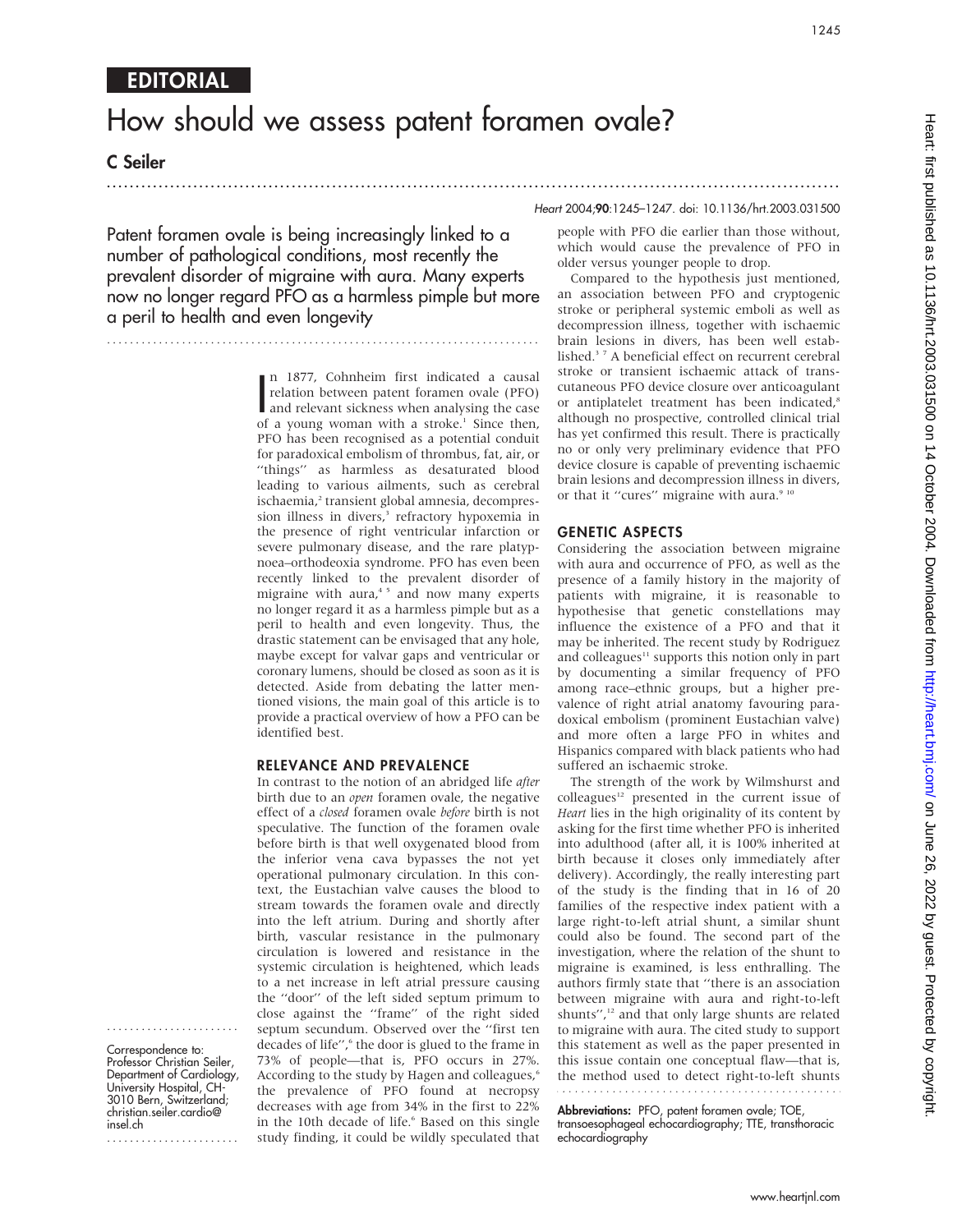(transthoracic echocardiography (TTE)) is too blunt to discern the entire range of shunts. Thus, it may be correct that large shunts are the only ones relevant for any disease manifestation, but this cannot be deduced on the basis of transthoracic or even transcranial ultrasound, because small and moderate shunts remain undetected (up to a third<sup>13</sup>) or artefacts in the left atrium may be interpreted as such.

#### DIAGNOSIS

Considering the mentioned associations between certain disorders and an increased prevalence of PFO, there is approximately a 50% chance of finding a PFO in a patient younger than 50 years of age if she or he had suffered a cryptogenic stroke, an event of decompression illness during a dive, or episodes of migraine with aura. Using purely clinical means, it is not possible to suspect or even diagnose a PFO. At the low end of technological means, transcutaneous oxymetry can be employed to find a right-to-left shunt by

detecting a fall in oxygen saturation immediately after release of a Valsalva manoeuvre.<sup>14</sup> In comparison, transcranial, contrast enhanced Doppler ultrasound detects right-to-left shunts more sensitively, but it is unable to locate the ''hole'' as with echocardiography, a diagnostic feature which is essential for subsequent treatment of the disorder.

The gold standard for diagnosing PFO is contrast enhanced transoesophageal echocardiography (TOE) (fig 1). At our institution, echo contrast consists of an ad hoc sonicated mixture of 0.2 ml of air and 1.8 ml of a gelatine containing plasma expander (1:9 mixture). However, TOE is only superior to TTE if certain conditions are fulfilled and pitfalls related to TOE are known.

First, the correct use of the Valsalva manoeuvre to provoke a right-to-left shunt is essential. Using TOE in a patient with a strong gag reflex who has to be heavily sedated may spoil his ability to cooperate to such an extent that an adequate Valsalva manoeuvre is no longer possible. The Valsalva



Figure 1 Transoesophageal contrast echocardiography (TOE) for the detection of patent foramen ovale (PFO). (A) TOE long axis view (right sidecranial; left side—caudal) showing the left atrium (LA) and the aortic root free of ultrasound contrast medium as well as the right atrium (RA) filled with contrast bubbles. The image is taken close to the end of the Valsalva strain phase with the interatrial septum bulged towards the RA. (B) Identical TOE image plane as in all other panels (long axis view) taken immediately after release of the Valsalva strain phase: the interatrial septum (fossa ovalis region) now bulges towards the LA, thus indicating a pressure rise in the RA above that in the LA (PA, pulmonary artery). (C) Long axis view image obtained instantaneously after that in panel B revealing a shunt of contrast medium across a PFO from the right to the left atrium. (D) The shunt is much less pronounced on this next image (PFO grade 3). Washout of contrast medium in the RA is visible (arrow), which is caused by the inflow of contrastfree blood from the inferior vena cava.